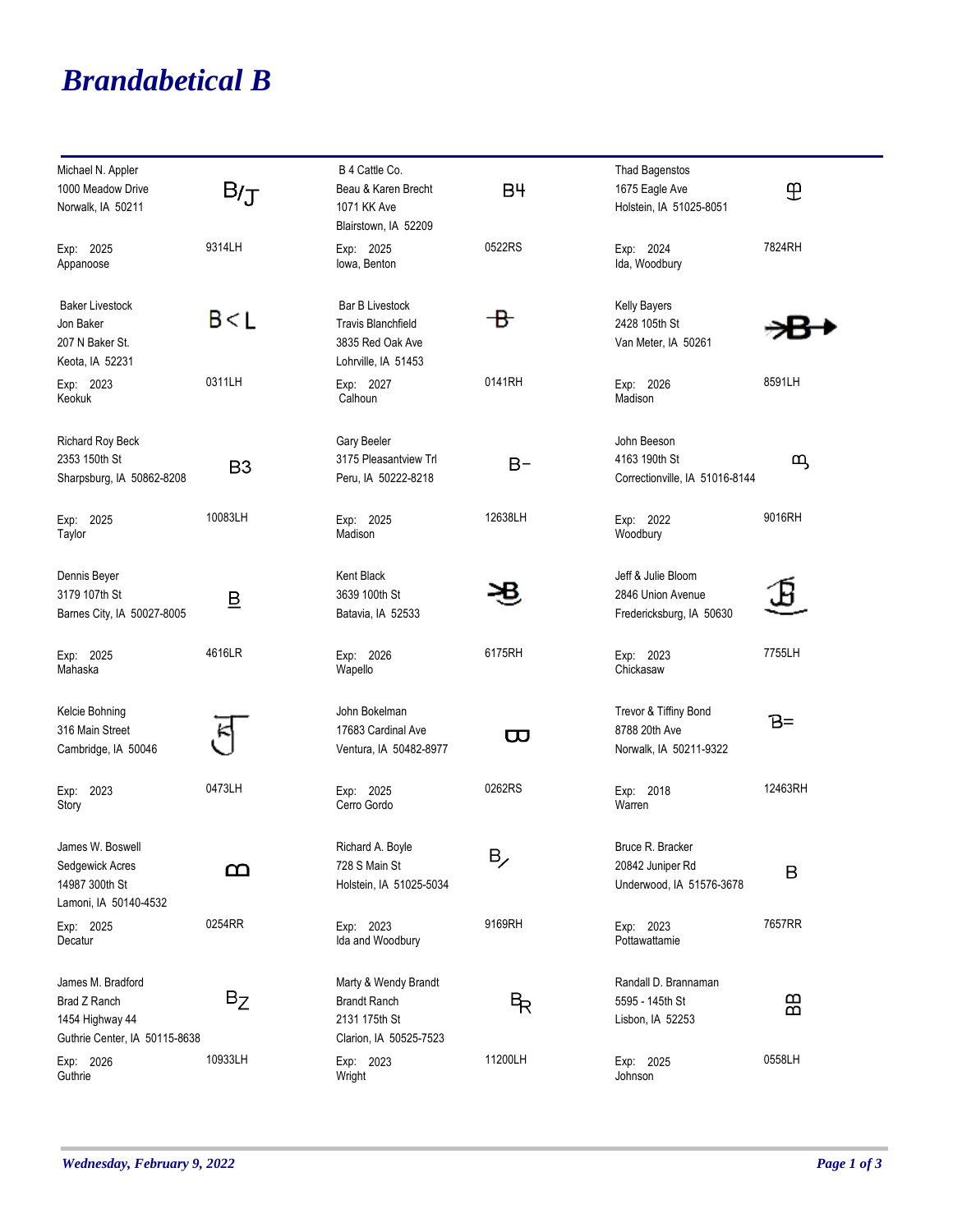| D L Brannaman                              |         | Monroe D. Branstad            |                | Karel Breitenbach                        |                                          |
|--------------------------------------------|---------|-------------------------------|----------------|------------------------------------------|------------------------------------------|
| Brannaman Bros                             | 品       | 3018 Hwy 69                   | சி             | 2621 601 Trail                           |                                          |
| 5125 Sutliff Rd NE<br>Solon, IA 52333-9194 |         | Forest City, IA 50438-8048    |                | Albia, IA 52531                          |                                          |
| Exp: 2015                                  | 2250LH  | Exp: 2023                     | 7790LH         | Exp: 2026                                | 0049LH                                   |
| Johnson                                    |         | Hancock, Winnebago            |                | Monroe                                   |                                          |
| Bruce R. Brock                             |         | Justin Brown                  |                | Greg Brown                               |                                          |
| 30 Plymouth St. S.W.                       | 요       | <b>DBA Brown Farms</b>        | <b>BF</b>      | Brown Brothers Farm LLC                  |                                          |
| Le Mars, IA 51031-3525                     |         | 6427 Hwy 224N                 |                | 2683 122nd St                            |                                          |
|                                            |         | Kellogg, IA 50135             |                | Wilton, IA 52778                         |                                          |
| Exp: 2027<br>Ida, Woodbury, Plymouth, Ida  | 11086LH | Exp: 2024<br>Jasper           | 9067LH         | Exp: 2024<br>Muscatine                   | 0187RH                                   |
| Justin Brown                               | 9T      | Cory Brown                    |                | <b>Tristin Brown</b>                     |                                          |
| <b>Brown Farms</b>                         |         | 2440 Lucas Ave                | $\overline{B}$ | 501 Jackson Street                       |                                          |
| 6427 Hwy 224N                              |         | Anthon, IA 51004-8113         |                | Clearfield, IA 50840                     |                                          |
| Kellogg, IA 50135                          | 9854RH  |                               | 12236RH        |                                          | 10622LS                                  |
| Exp: 2024<br>Jasper                        |         | Exp: 2026<br>Monona, Woodbury |                | Exp: 2023<br>Taylor, Ringgold            |                                          |
| Cheryl, Jordan & Kyra Brownlee             |         | Richard D. Budelier           |                | Thomas J. Burkhardt                      |                                          |
| <b>Brownlee Cattle Company</b>             | æ       | 3299 130th St                 | R              | <b>Burkhardt Cattle Company LLC</b>      | В                                        |
| 20777 - 145th St.                          |         | Durant, IA 52747-9532         |                | 2942 360th Street                        |                                          |
| Van Wert, IA 50262                         |         |                               |                | Osage, IA 50461                          |                                          |
| Exp: 2027<br>Decatur                       | 0792RS  | Exp: 2025<br>Muscatine        | 2195LH         | Exp: 2023<br>Mitchell                    | 9694LH                                   |
| Thomas J. Burkhardt                        |         | Ben Michael Butt              |                | <b>Philip Chalmers</b>                   |                                          |
| <b>Burkhardt Cattle Company LLC</b>        | -В.     | 13327 150th St                |                | 1094 U Ave                               | $H - B$                                  |
| 2942 360th Street                          |         | Maguoketa, IA 52060           |                | Villisca, IA 50864-6914                  |                                          |
| Osage, IA 50461                            |         |                               |                |                                          |                                          |
| Exp: 2023<br>Mitchell                      | 9993LS  | Exp: 2026<br>Jackson          | 0107LH         | Exp: 2023<br>Cass, Montgomery and Adams  | 10456RH                                  |
| Brady Chapman                              |         | <b>Braxton Clark</b>          |                | Brian & Amber Collett                    |                                          |
| <b>B Bar T Trucking LLC</b>                |         | 705 11th Street               | вłс            | 21632 Bluegrass Rd                       | $\mathbf{B}_{\!\mathsf{A}_{\mathsf{C}}}$ |
| 735 Driftwood St                           |         | Milford, IA 51351             |                | Ottumwa, IA 52501-8567                   |                                          |
| Correctionville, IA 51016                  |         |                               |                |                                          |                                          |
| Exp: 2026                                  | 9787RH  | Exp: 2022                     | 0809RH         | Exp: 2023                                | 11819RH                                  |
| Woodbury                                   |         | Dickinson                     |                | Wapello                                  |                                          |
| John De Rocher                             |         | <b>Brian Deemer</b>           |                | <b>Todd Drake</b>                        |                                          |
| 25875 Fir Ave                              | Œ       | 13577 125th Ave               | පි             | Darke Cattle LLC                         |                                          |
| Merrill, IA 51038-8668                     |         | Grand River, IA 50108-1018    |                | 2320 Birch Avenue<br>Nodaway, IA 50857   |                                          |
| Exp: 2025                                  | 3478LH  | Exp: 2026                     | 11579LH        | Exp: 2026                                | 8360LH                                   |
| Plymouth                                   |         | Decatur, Ringgold             |                | Adams, Cass, Union, Ringold and Harrison |                                          |